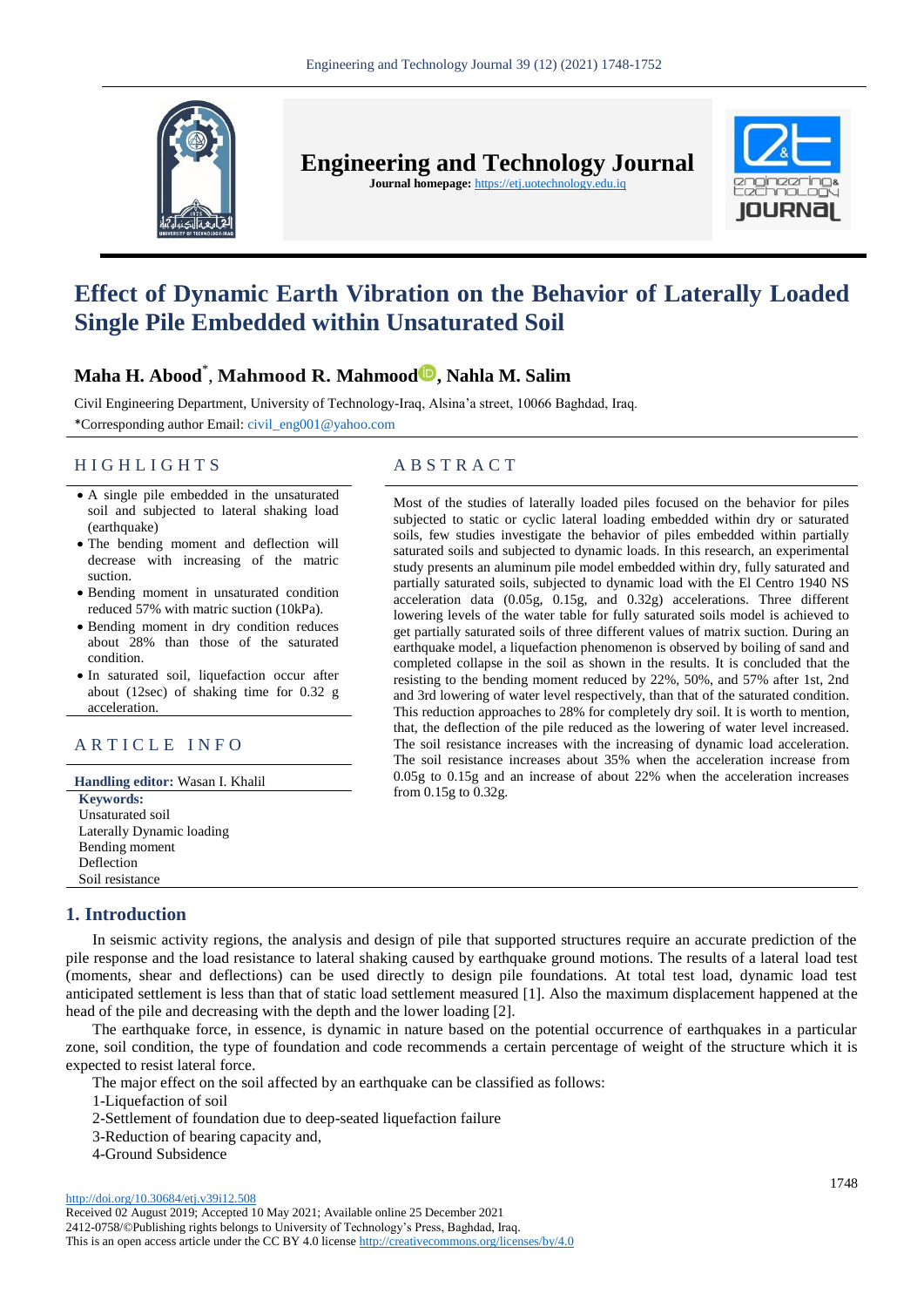The liquefaction (from all the above phenomena) is probably the most important factor that has caused major damage in many earthquakes [3]. Also the increase of load amplitude show increase in the Liquefaction zones [4]. Dynamic loading usually obtained from machines, traffic, ocean waves, and earthquakes. For static loadings soil resistance can be related to the stress-strain characteristics of the soil; however, with dynamic loading, an inertia effect must be considered [5].

The dynamic properties of soils including shear wave velocity, shear modulus, damping ratio and the seismic response of soil layers are affected by the different unsaturated soils state of stress. The coupled seismic soil pile-structure response, particularly in the shallow soil layers may also affected by these differences in dynamic material characteristics and seismic response in unsaturated soil [6, 7].

The pile shows higher acceleration amplification and lower lateral deformation when the soil is unsaturated than the dry soil, and also made an inverse simple pseudo-static to back-calculate soil modulus values and found that the soil modulus is higher for the unsaturated sand and show increase in soil stiffness by the effect of the metrics suction.

In this research prediction of the pile response under lateral load to lateral shaking caused by an earthquake ground motions model of partially saturated soils will be investigated [8].

### **2. Methodology**

#### **2.1 Testing Program**

The soil used in this study is fine sandy soil and its particle size distribution curve shown in Figure 1. The unit weight of the soil,  $\gamma$ =15.5 kN/m3 for medium relative density and the angle of internal friction was,  $\varnothing$  = 34°. Aluminum single pile model of (16mm) outer diameter and (600mm) length were used to conduct all the tests. Steel container of (600mm) diameter and (600mm) depth with four valves fixed at different levels to achieve partially saturation of the soil was used, the pile model embedded to a depth of (500mm) within the soil.

The unsaturated condition in this study was obtained by supplying water to the soil in the container from the lower valve as shown in Figure 2 and left for 24 hours until the soil is fully saturated, the other valves were used for lowering water table to a specific level, to obtain unsaturated conditions with different matric suction values. Five pairs of strain gages of (9mm) size fixed at an equal spacing of (10cm) on both sides of pile model to measure the compression and tension along the pile length as shown in Figure 2. The lateral shaking caused by earthquake ground motions that applied to the soil and pile model under lateral loading in the present study is an El Centro seismic data which is well-recorded earthquake data and also contains a wide range of frequencies. Ground Motion for El Centro 1940 NS Accelerogram Component was applied at different amplitudes to evaluate the soil and model pile performance under seismic excitation and lateral loading at the same time.

The used record was time-compressed to satisfy the similitude requirements. The active seismic excitation time was about 16.3 seconds as shown in Figure 3. The simulation of lateral shaking caused by earthquake ground motions carried out by the use of the shaking table system as shown in Plate 1. Three accelerations mode of (0.05g, 0.15g, and 0.32g) were used to investigate the real behavior of laterally loaded pile against earthquakes.



**Figure 1:** Particle size distribution of the soil used in this paper



**Figure 3:** Ground Motion for El Centro 1940 NS Accelerogram Component



**Figure 2:** Sketch shows the model test



Plate 1: Shaking table system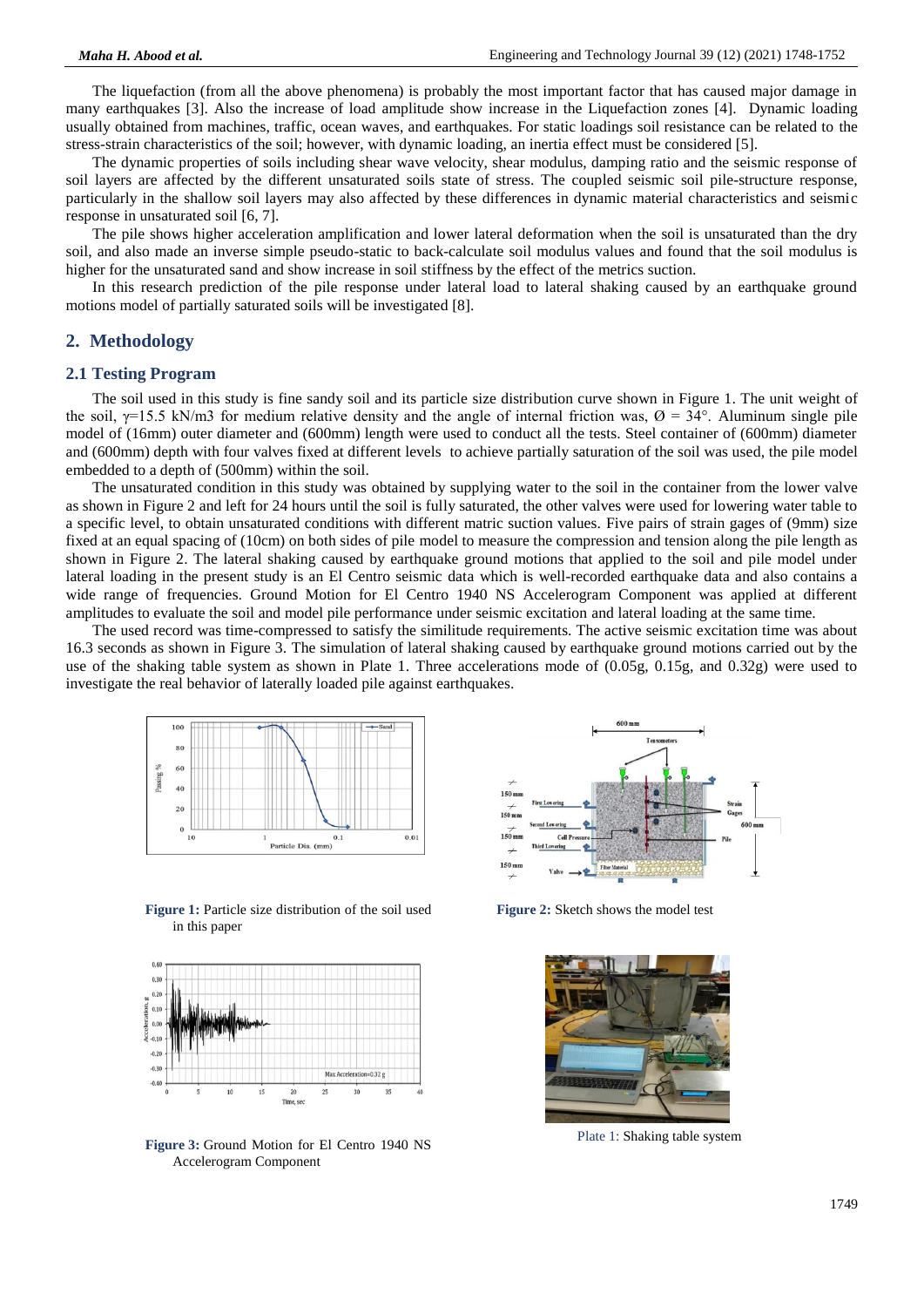#### **2.2 Soil–Water Characteristic Curve (SWCC) of Partially Saturated Soil**

To understand the behavior and estimation properties of the unsaturated soils, measurement of the soil-water characteristic curve (SWCC) for the soil has been established according to Fredlund and Xing, and Fredlund, et. al. [9, 10]. It describes the corresponding constitutive relationship between soil suction and soil-water content and depends on the stress state and initial water content which should be considered corresponding to field situations as they have the greatest influence [11].

The two critical variables were obtained from the soil–water characteristic curve (SWCC) is the air-entry value and residual state suction which is fundamental for the prediction of unsaturated soil properties [12]. Soil-water characteristic curve is evaluated at the laboratory which measured directly by three L.T. Tensiometers (Low Tension) suction device that used for sandy soil as shown in Plate 2. The Soil-Water Characteristic Curve illustrated in Figure 4 represents the suction of the soil used in this research which measured, against the gravitational water content, after 1st, 2nd and 3rd lowering of water level the matric suction is (5,7 and 10 kPa) respectively.

#### **3. Results**

#### **3.1 Bending Moments**

The pile model embedded in dry, saturated and unsaturated cohesionless soil conditions and then subjected to the lateral shaking load (earthquake) present with El Centro data (0.05g, 0.15g, and 0.32g) accelerations. Different values of bending moment obtained for each soil condition and lateral shaking load (earthquake) acceleration. Figure 5 shows the effect of soil saturation on the maximum bending moment for a single pile model under lateral shaking load (earthquake) with (0.05g, 0.15g, and 0.32g) acceleration and embedded in (Dry, Saturated and Unsaturated) cohesionless soil. The maximum bending moment occurs when the soil is saturated and minimum bending moment occurs when the soil is at the (3rd lowering of water level) of unsaturated soil. Plate 3 shows the test model of a single pile embedded in unsaturated soil under a lateral shaking loading (earthquake). The results of applying (0.05g, 0.15g and 0.32g) acceleration on the bending moment of single pile model embedded in saturated cohesionless soil show that the 0.05g effect is not recognizable as the effect of 0.15g and 0.32g at which the Plate 3 shows the test model of a single pile embedded in unsaturated soil under a lateral shaking loading (earthquake). The results of applying (0.05g, 0.15g and 0.32g) acceleration on the bending moment of single pile model embedded in saturated cohesionless soil show that the 0.05g effect is not recognizable as the effect of 0.15g and 0.32g at which the liquefaction phenomena occur after 12 seconds of applying 0.15g acceleration to the model test, while occur after 7 seconds with the applying of 0.32g acceleration. Plate 4 shows the liquefaction phenomena that occurred during the test. The liquefaction also occurs when the soil is unsaturated after the first lowering of water level and subjected to (0.32g) acceleration of dynamic load.



**Figure 4:** Gravitational water content and the matric suction relationship for utilized soil established by Soil Vision program (Fredlund and Xing equation).



**Figure 5:** Maximum bending moment with the acceleration of single pile under lateral shaking load (earthquake) (0.05g, 0.15g, 0.32g) acceleration and embedded in (dry, saturated and unsaturated) cohessionless soil.



Plate 2: Soil suction test by LT Tensiometer



Plate 3: Single pile embedded in unsaturated soil subjected to lateral shaking load (earthquake). Single phenomena occurred after applying 0.32g acceleration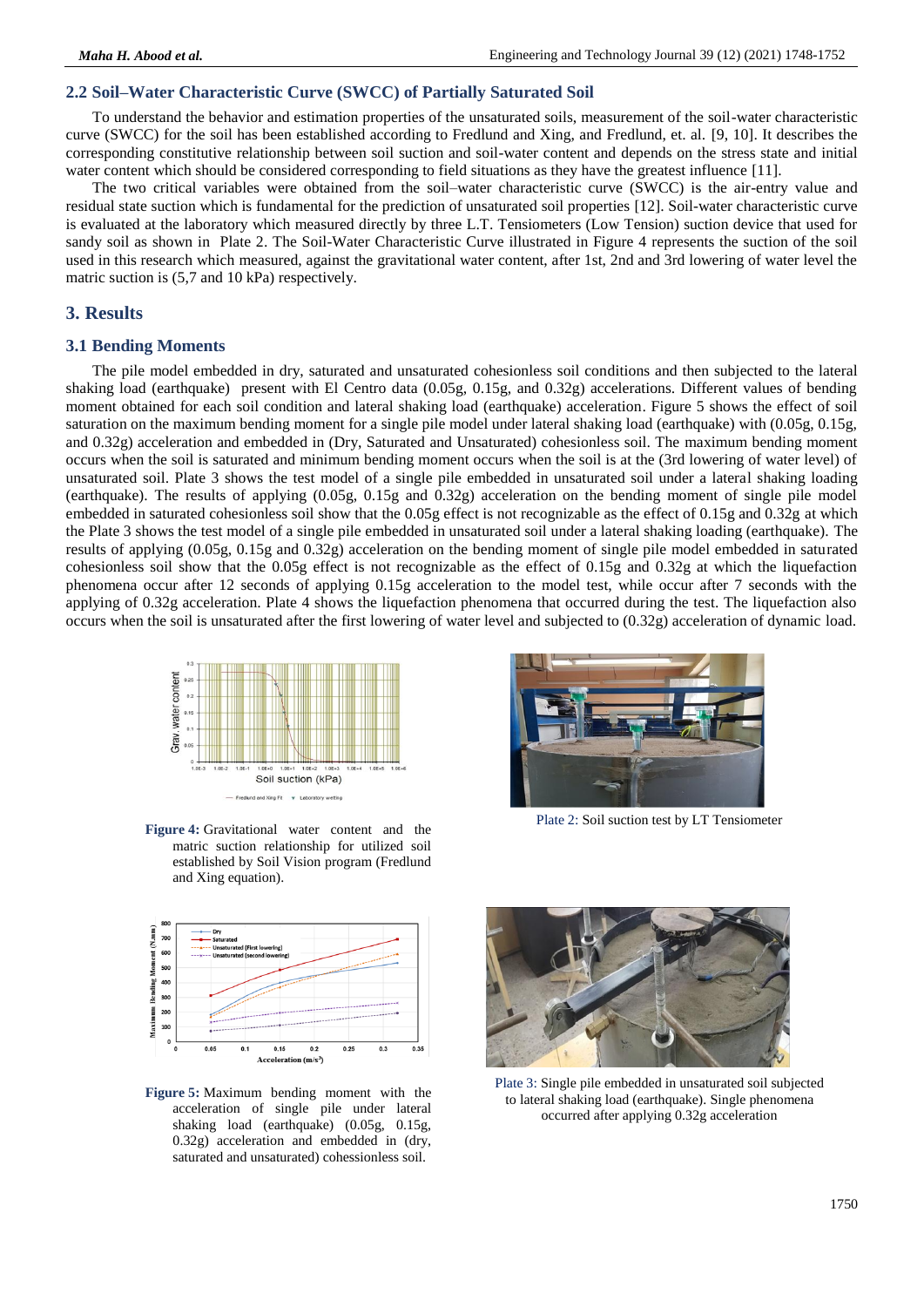# **3.2 Deflection Due to lateral shaking Loads (earthquake)**

Figure 6 shows the deflection results of a single pile model embedded in (dry, saturated and unsaturated) cohesionless soil and subjected to (0.05g, 0.15g, and 0.32g) acceleration of lateral shaking load (earthquake). It is demonstrated that the deflection increases with increasing acceleration of lateral shaking load (earthquake) and decreases with decreasing soil saturation. The deflection of the pile model embedded in dry soil is less than that when the pile model embedded in saturated soil due to the decrement in soil strength.



**Figure 6:** Deflection of single pile model under acceleration of lateral shaking load (earthquake) of (a) 0.05g, (b) 0.15g, (c) 0.32g and embedded in cohsionless soil of different saturation condition

# **4. Conclusions**

- 1) For a single pile embedded in dry soil and subjected to lateral shaking load (earthquake), the bending moment will decrease with time because of the soil densification by the effect of lateral shaking load (earthquake).
- 2) When the pile embedded in saturated soil, liquefaction will occur at (0.15g acceleration) applied to the model after about (12) seconds of the shaking time. While for 0.32 g acceleration, the liquefaction will occur after about (7) second of the shaking time.
- 3) For a single pile embedded in the unsaturated soil, the bending moment and deflection will decrease with increasing of the matric suction.
- 4) When a lateral shaking load (earthquake) is applied to a single pile embedded in the unsaturated soil (after first lowering of water level), a liquefaction will occur when 0.32g acceleration is applied while not occur with the application of 0.05g and 0.15g acceleration.
- 5) The 0.05g acceleration has a very small effect on the single pile bending moment and deflection than the effect of 0.15g and 0.32g acceleration.